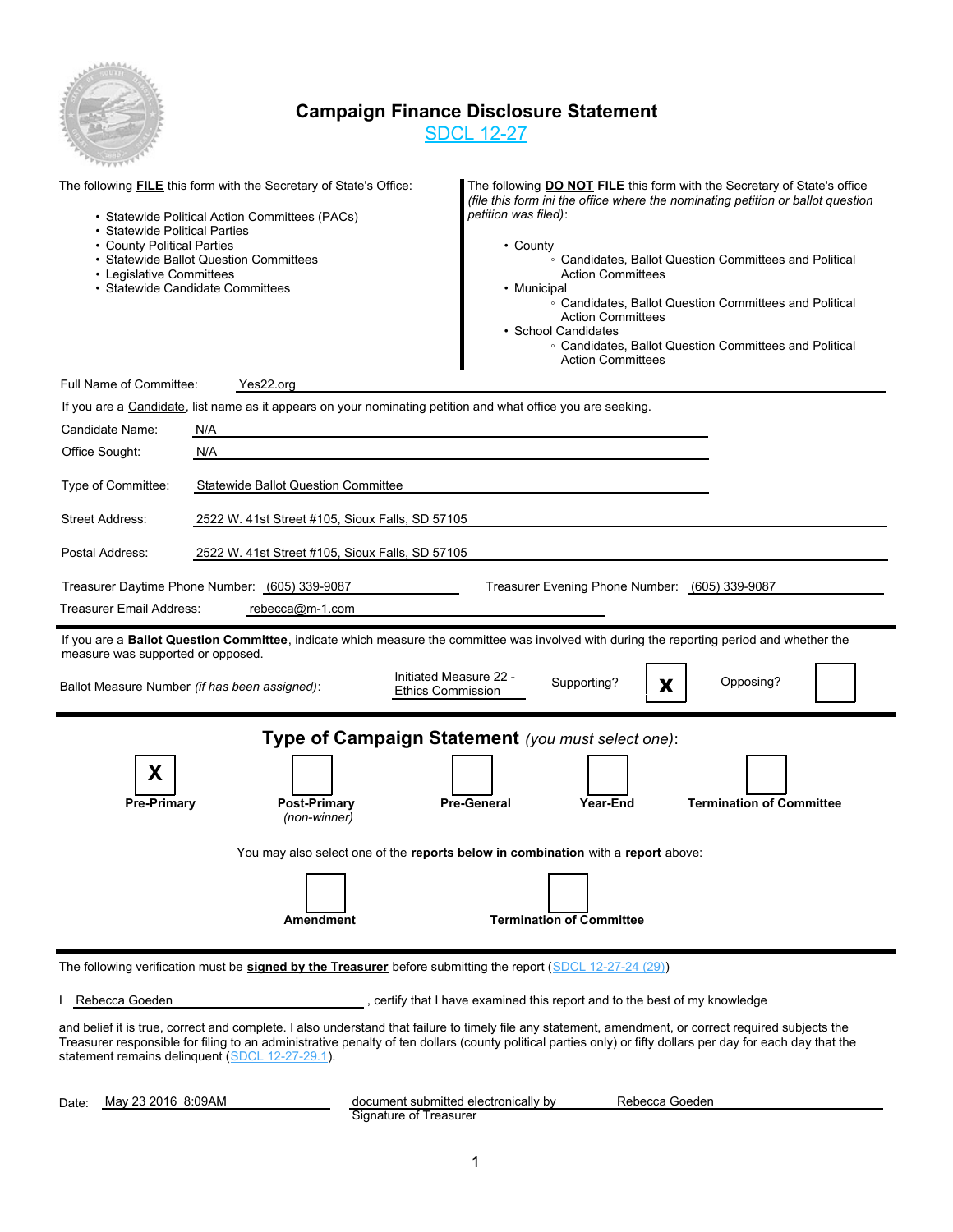# **INCOME**

#### **Direct Contributions from Individuals**

#### **Unitemized Direct Contributions from Individuals** *Sum all contributions of \$100.00 or less from individuals and enter this total. Amount* **TOTAL of all Unitemized Direct Contributions from Individuals:**  $\int$  **\$0.000 \$0.00** *Contributor name Residence Address (PO Box not accepted) City and State Amount* **Itemized Direct Contributions from Individuals**  *Enter all itemized contributions of \$100.01 or more from each individual below (SDCL 12-27-24 (14)): If you received a contribution from an individual in the calendar year that will put them over the \$100.01 contribution limit they need to be listed in this section*. **\$** \$0.00 **TOTAL of all Itemized Direct Contributions from Individuals: \$** \$0.00

### **Direct Contributions from Organizations**

**Only PAC's and Ballot Question Committees\* may receive direct contributions from organizations.** An organization is defined as any business corporation, limited liability company, nonprofit corporation, limited liability partnership, lmited partership, partnership, cooperative, trust except a trust account representing or containing only a contributor's personal fund, business trusts, association, club, labor union, collective bargaining organization, local, state, or nationial organization to which labor organization pays membership or per capita fees, based upon its affiliation and membership, trade or professional association that receives its funds from membership dues or service fees, whether organized inside or outside the state, any entity organized in a corporate form under federal law or the laws of this state, or any group of persons acting in concert which is not defined as a political committee or political party. SDCL 12-27-18

\* if you are a **ballot question committee** which received a contribution from an organization, you must attach to this report, the Ballot Question Statement you received from the organization. To do so, fax to 605-773-6580, or email to cfr@state.sd.us.

| <b>Organization name</b> | Street Address (PO Box not accepted)                                | <b>City and State</b> |  | Amount      |
|--------------------------|---------------------------------------------------------------------|-----------------------|--|-------------|
| Represent Us             | 296 Nonotuck st                                                     | Florence, MA          |  | \$20,000.00 |
|                          | TOTAL of all Itemized Direct Contributions from Organizations:   \$ | \$20,000.00           |  |             |

#### **Direct Contributions from Political Parties**

A political party is defined by SDCL 1-27-1 (20). All contributions from Political Parties must be entered as a separate item (itemized), listing the required information below.

| <b>Political Party name</b> | <b>Street Address (PO Box not accepted)</b> | <b>City and State</b>                                                  | Amount |
|-----------------------------|---------------------------------------------|------------------------------------------------------------------------|--------|
|                             |                                             |                                                                        | \$0.00 |
|                             |                                             | TOTAL of all Itemized Direct Contributions from Political Parties 1 \$ | \$0.00 |

#### **Direct Contributions from In-State Political Action Committees**

A political action committee (PAC) is defined by SDCL 1-27-1(18).

| l In-State PAC name | Street Address (PO Box not accepted)                                                    | <b>City and State</b> | Amount |
|---------------------|-----------------------------------------------------------------------------------------|-----------------------|--------|
|                     |                                                                                         |                       | \$0.00 |
|                     | TOTAL of all Itemized Direct Contributions from In-State Political Action Committees: 1 |                       | \$0.00 |

#### **Direct Contributions from Out-of-State Political Action Committees**

All contributions must be itemized separately and include the PAC name and website address of the filing office where the PAC regularly files their campaign finance report(s).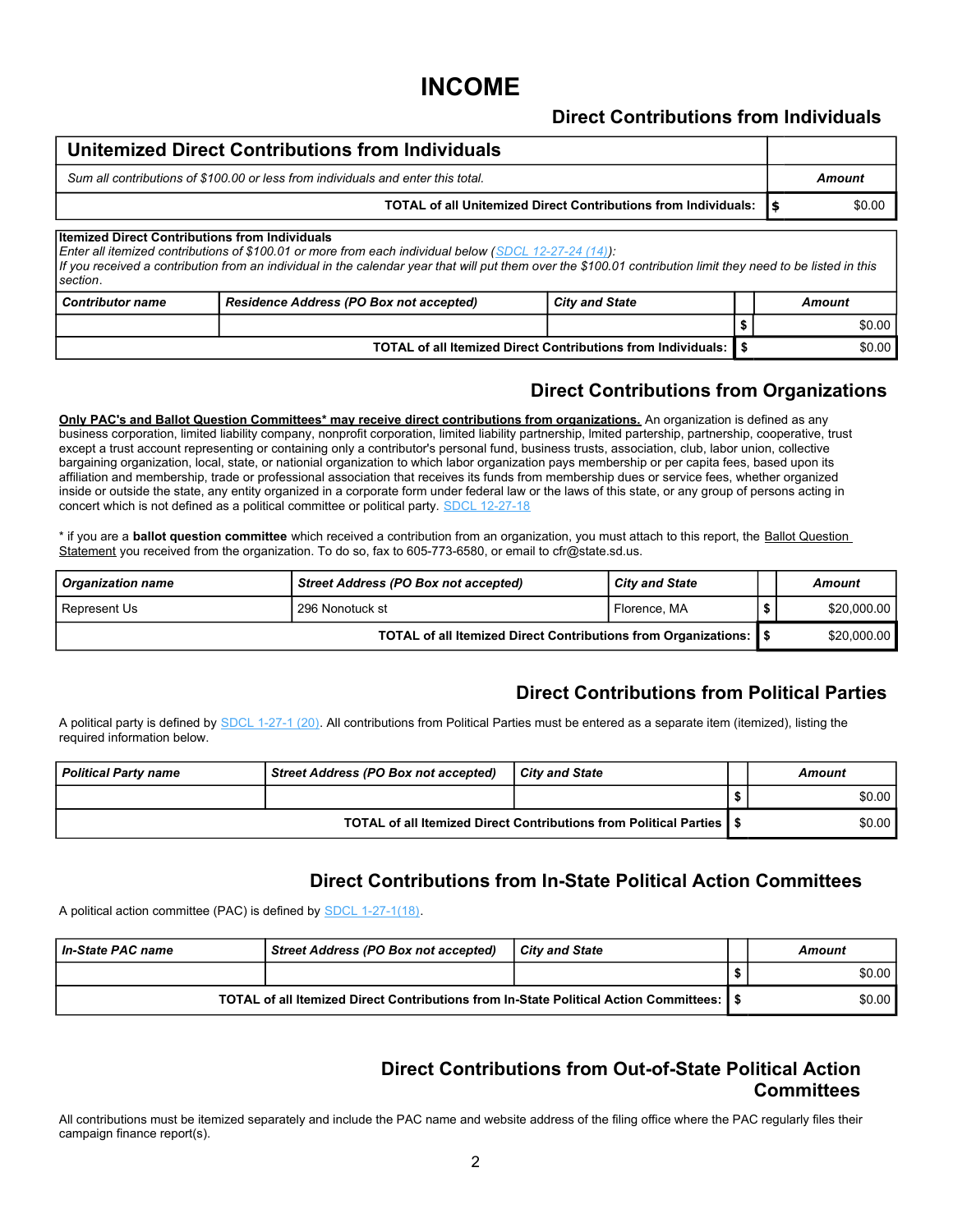| <b>Out-of-State or Federal PAC Name</b>                                           | <b>Filing Website Address</b> | Amount |
|-----------------------------------------------------------------------------------|-------------------------------|--------|
|                                                                                   |                               | \$0.00 |
| TOTAL of all Itemized Direct contributions from Out-of-State or Federal PACs: 1\$ |                               | \$0.00 |

#### **Direct Contributions from Candidate Committees**

A candidate committee is defined by SDCL 1-27-1(3).

| Candidate Committee name | Street Address (PO Box not accepted)                                    | City and State | Amount |
|--------------------------|-------------------------------------------------------------------------|----------------|--------|
|                          |                                                                         |                | \$0.00 |
|                          | TOTAL of all Itemized Direct Contributions from Candidate Committees: I |                | \$0.00 |

#### **Other Income**

This section reports all income received from any refunds, rebates, interest earned, sale of property, or other income which is not a direct contribution, received during this reporting period. Any initial source of inome from a loan that is received should be listed here.

| <b>Source of Income</b>        | <b>Description</b> |  | Amount |
|--------------------------------|--------------------|--|--------|
|                                |                    |  | \$0.00 |
| TOTAL of all Other Income: 1\$ |                    |  | \$0.00 |

### **In-Kind Contributions**

An in-kind contribution is defined as a good or service provided at no charge or for less that its fair market value. The term does not include the value of services provided by a person as a volunterr for or on behalf of any candidate, political committee, or political party, including the free or discounted use of any person's residence or office.

| <b>Name</b>  | <b>Residence Address</b>                     | <b>City and State</b> | <b>Description</b>    |  | Amount     |
|--------------|----------------------------------------------|-----------------------|-----------------------|--|------------|
| Represent Us | 296 Nonotuck St                              | Florence, MA          | Telephone, Fees, Misc |  | \$16.39    |
| Represent US | 296 Nonotuck St                              | Florence, MA          | Salaries/Benefits     |  | \$5.213.88 |
|              | TOTAL of all estimated In-Kind Contributions | \$5,230.27            |                       |  |            |

#### **Establishing and Administering Committee/Solicitation Costs**

List a categorical description and the estimated value of funds or donations by an organization to its own political committee for establishing and administering the political committee or solicitation costs of the political committee.

*(This section is rarely used)*. SDCL 1-27-24 (19)

| <b>Source of Income</b> | <b>Categorical Description</b>                                                 | Amount |
|-------------------------|--------------------------------------------------------------------------------|--------|
|                         |                                                                                | \$0.00 |
|                         | TOTAL of all Establishing and Administering Committee/Solicitation Costs:   \$ | \$0.00 |

# **EXPENDITURES**

#### **Expenditures**

This section reports expenses that the committee has incurred. Categories have been provided for reporting common expenses. All other expenses should be listed.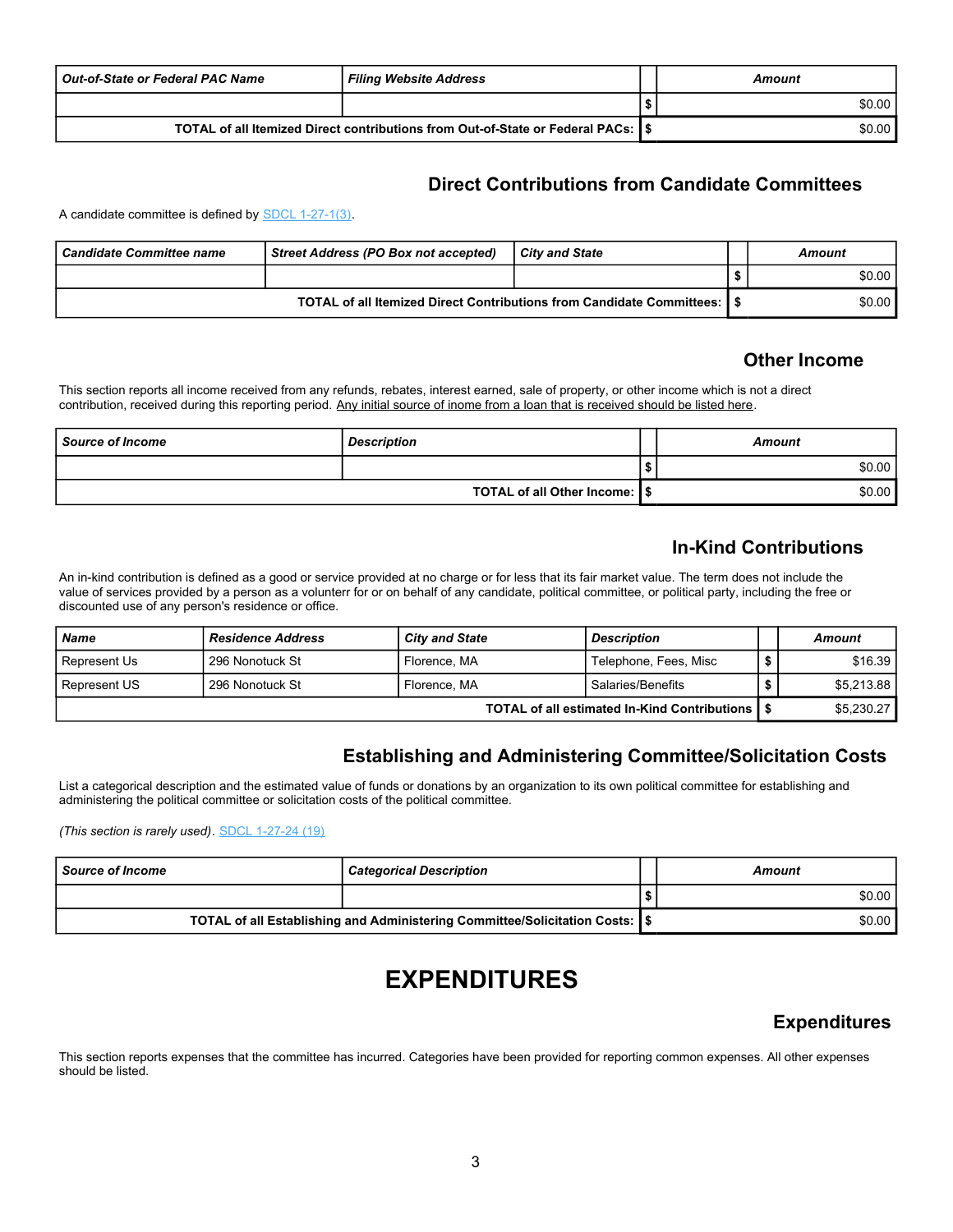| <b>Categorical Description</b> | Description (if category is "Other") | Amount      |
|--------------------------------|--------------------------------------|-------------|
| Consulting                     |                                      | \$10,600.00 |
| Other                          | Wire fees/checks                     | \$29.43     |
| Advertising                    |                                      | \$802.25    |
|                                | TOTAL of all Expenditures: \\]       | \$11,431.68 |

### **Contributions Made to Candidates and Committees**

This section reports all contributions that this committee has made to another candidate or committee.

| <b>Name of Candidate or Committee</b>                              | Amount |
|--------------------------------------------------------------------|--------|
|                                                                    | \$0.00 |
| TOTAL of all Contributions to Other Candidates and Committees: 1\$ | \$0.00 |

### **Expenditures Incurred but not yet Paid**

*(prior reports listed these as Outstanding Debts and Obligations)*

This section reports all expenditures incurred by this committee but have not been paid during this reporting period (i.e. consulting services that have been contracted but not yet billed). If a service has been contracted but not yet billed, estimate the amount of the obligation.

| Owed to                                                      | Amount |
|--------------------------------------------------------------|--------|
|                                                              | \$0.00 |
| TOTAL amount of Expenditures Incurred but not yet Paid:   \$ | \$0.00 |

### **Loans Owed TO Committee**

This section reports all loans that this committee has made to others (i.e. loan to another candidate committee). Please list the name, address, city and state for each loan and the amount of loan given during the reporting period. Also list the balance of each loan at the end of the reporting period.

| <b>Recipient Name</b> | <b>Address</b> | <b>City and State</b>                    | <b>Amount of loan given</b><br>during reporting period | <b>Balance of loan</b><br>committee owes<br>at the end of the<br>reporting period |
|-----------------------|----------------|------------------------------------------|--------------------------------------------------------|-----------------------------------------------------------------------------------|
|                       |                |                                          | $$0.00$   \$                                           | \$0.00                                                                            |
|                       |                | TOTAL Loans Owed TO this Committee: 1 \$ | $$0.00$   \$                                           | \$0.00                                                                            |

## **Loans Owed BY Committee**

This section reports all loans that have been given to this committee (i.e. personal loan to committee). Please list the name, address, city and state of the lender and the terms, interest rate and repayment schedule. Also list the balance of each loan at the end of the reporting period. If part of a **loan** has been **repaid**, please also list that **expense** in the **Loan Repayment** category of **Operational Expenditures** (see above). If the **loan** is an initial source of **income**, please also list the amount of the **loan** in the **Loan Income** category of **Other Income** (see above).

| <b>Lender Name</b>                           | <b>Address</b> | <b>City and State</b> | <b>Terms, Interest Rate and</b><br><b>Repayment Schedule</b> |  | <b>Balance of loan</b><br>committee owes<br>at the end of the<br>reporting period |
|----------------------------------------------|----------------|-----------------------|--------------------------------------------------------------|--|-----------------------------------------------------------------------------------|
|                                              |                |                       |                                                              |  | \$0.00                                                                            |
| <b>TOTAL Loans Owed BY this Committee:  </b> |                |                       |                                                              |  | \$0.00                                                                            |